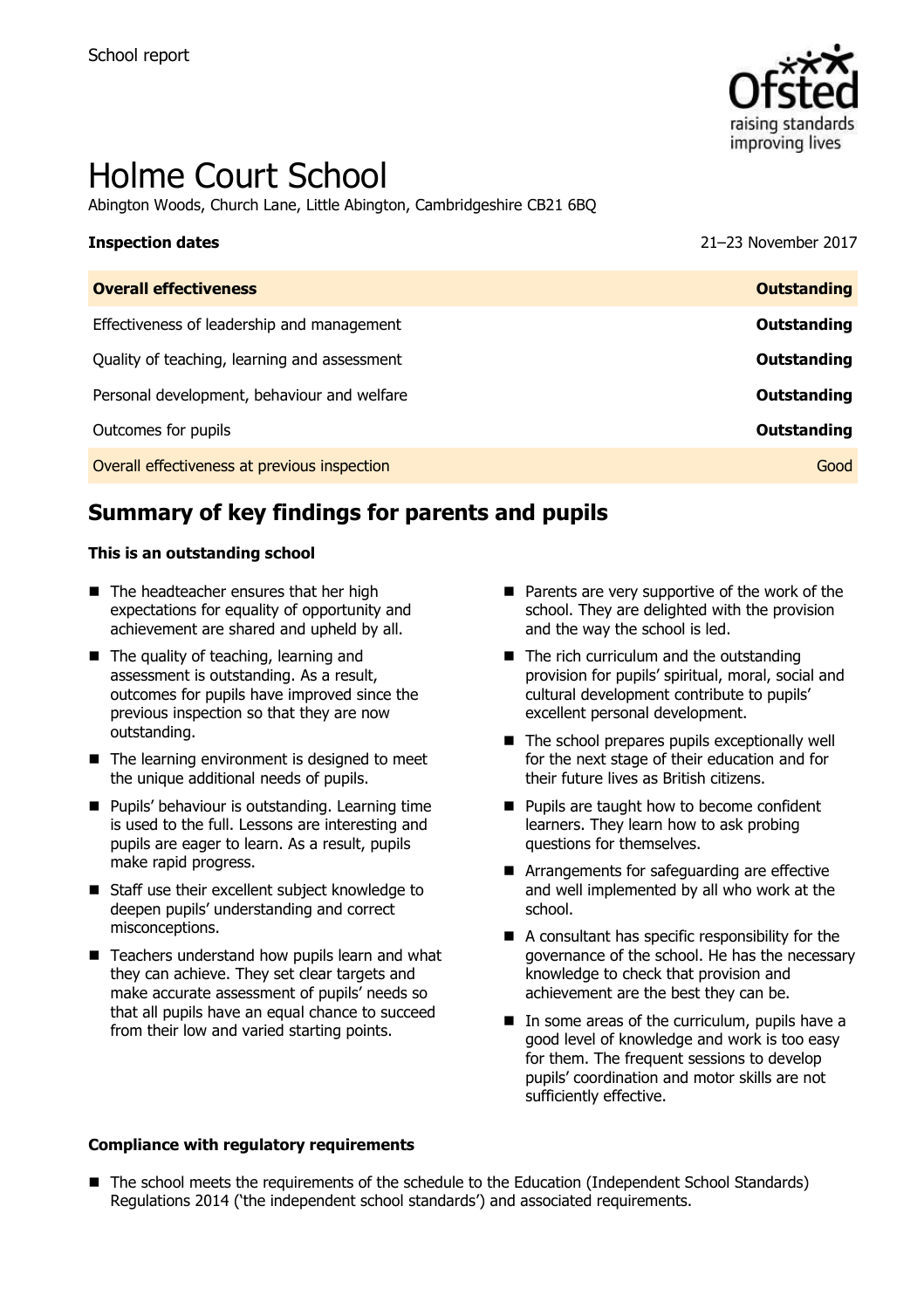

# **Full report**

# **What does the school need to do to improve further?**

- I Identify more precisely areas of learning where pupils already have good levels of knowledge and understanding, and plan more demanding work for them to accelerate their progress.
- Review the content and improve the quality of the coordination and motor skills (CosMo) sessions.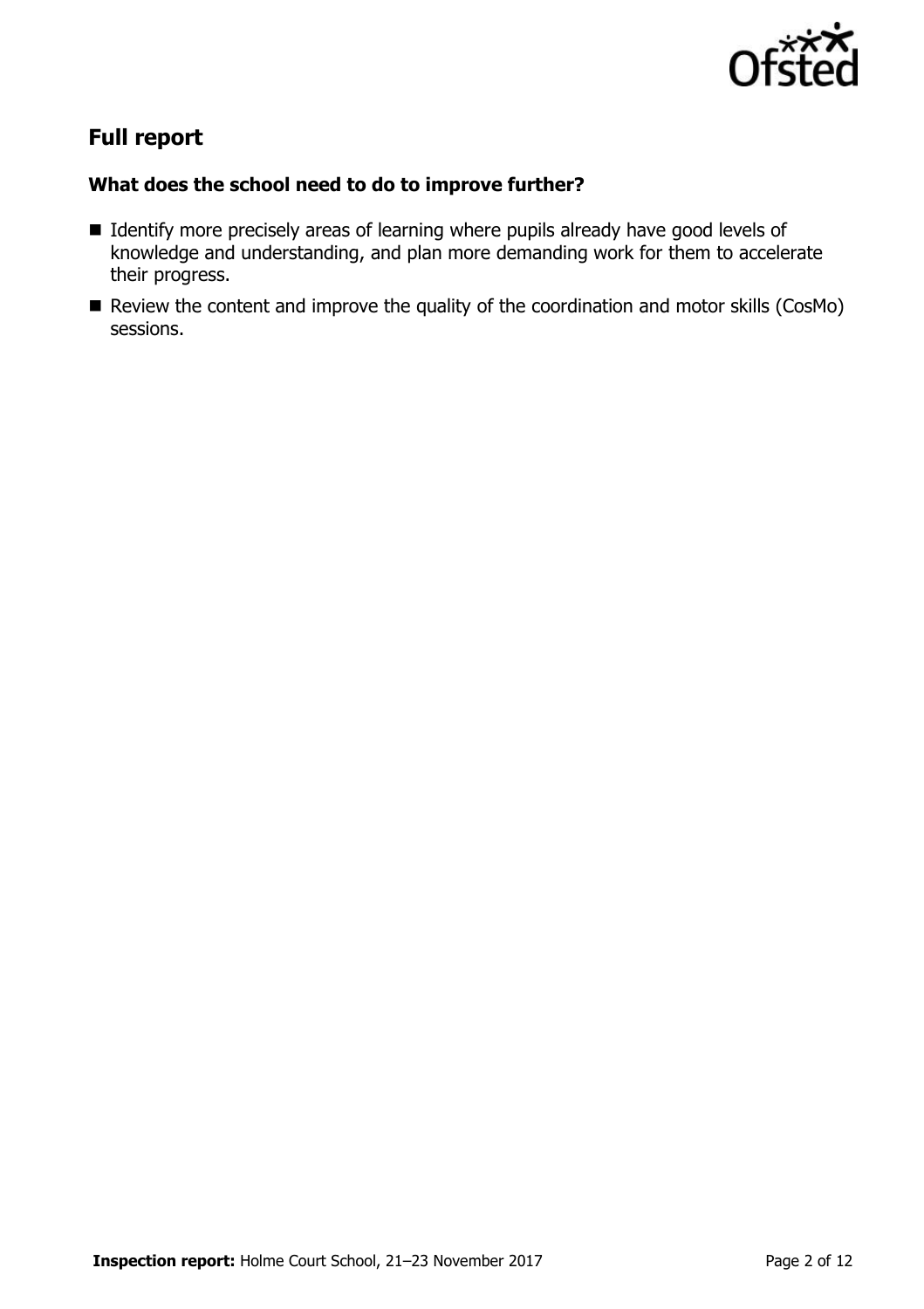

# **Inspection judgements**

# **Effectiveness of leadership and management COULD COULD DESCRIPTION**

- The headteacher leads the school exceptionally well. Soon after the previous inspection, she set her goals on making the school even better, and has done this successfully. She has a clear vision and ambition for the school, reflected in a well-devised development plan. She is an excellent role model for staff and pupils alike.
- The headteacher ensures that the whole school community shares her commitment to make each pupil succeed, however complex their needs. She promotes equal opportunities and inclusion. She has a passionate commitment to staff's continued learning. Teachers and learning support assistants appreciate the many opportunities they have to learn about the specific needs of dyslexic pupils and their associated emotional difficulties. As a result, pupils benefit from highly skilled teaching and make outstanding progress in their learning and personal development.
- The systems to manage the performance of staff are rigorous. This academic year, there is a slight delay in setting clear targets for staff but a schedule is in place for completion of this work by the end of the autumn term.
- The headteacher scrutinises information about pupils' achievements and the quality of teaching in great detail. Her evaluations are accurate and used well to inform key priorities and to refine actions so that they become even more effective. All the staff who completed the inspection questionnaire praise the school for the guidance they receive, the high morale and the excellent teamwork, which help them meet the high standards expected of them.
- The business manager contributes very effectively to the smooth running of the school. She knows exactly how the funding is used and she ensures that pupils get the support that they are entitled to.
- **Pupils said that they love what they are learning and this was demonstrated very well** during this inspection. The bespoke and broad curriculum motivates pupils. One pupil said that he just could not stop himself enjoying everything he was doing.
- Teachers' excellent knowledge of their subjects, and their understanding of how pupils in their groups learn best, mean that pupils are given many opportunities to apply their literacy and numeracy skills across a wide range of subjects. The curriculum includes additional workshops, learning science at a local school, applying practical skills during the weekly sessions for science, technology, engineering, art and mathematics, as well as a wealth of other cultural activities and visits.
- Pupils' spiritual, moral, social and cultural development is extremely effective. The school's strong values and the staff's clear moral purpose permeate the whole culture of the school. Pupils have many opportunities to reflect on their rights and responsibilities. They develop a broad perspective on moral, social and cultural issues because of the wide range of topics planned for them over the year. For example, pupils have discussed the impact of working in factories during the Industrial Revolution and the differences between the lives of the lower and upper classes of society.
- **Pupils are exceptionally well prepared for their future lives. They learn to understand the** principles behind fundamental British values as well as how to apply them to their own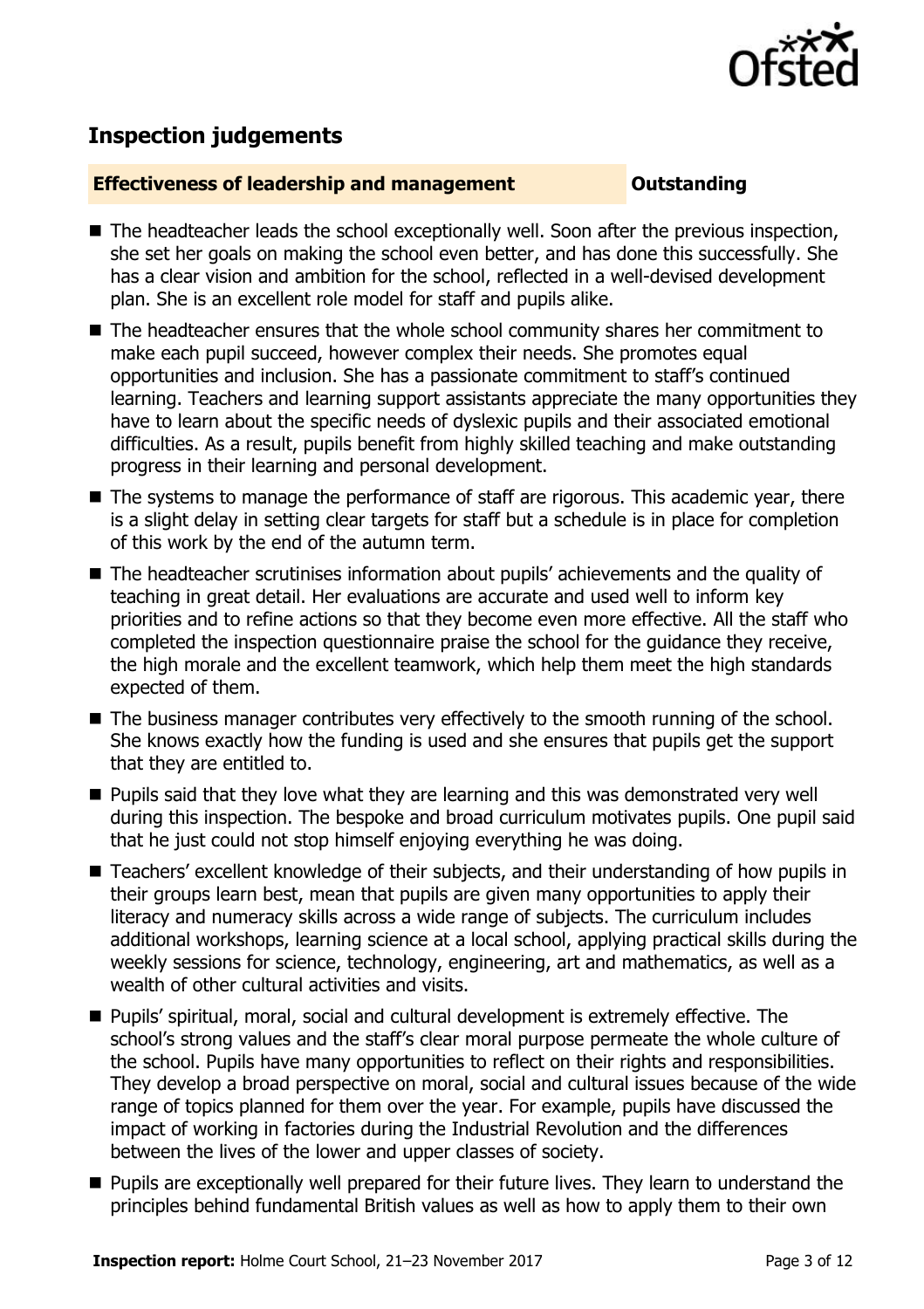

lives. One pupil explained that some pupils work on a farm on Mondays and that it was 'not as simple as people think'. This course, leading to accreditation in animal care, helps pupils understand the world of work from a young age.

- **Parents are highly appreciative and complimentary about the leadership of the school.** Several parents said that they had spent months looking for the right school for their children. Some were very emotional when they explained that their children had been excluded from other schools because of their special needs. They gave precise examples of how their children were helped and were now thriving at Holme Court. The number of parents who completed the online Ofsted questionnaire, Parent View, is too low for a reliable analysis. However, all parents who spoke to the inspector would strongly recommend this school to others.
- The learning environment, indoors and outdoors, is safe. The field and woods are very pleasant and pupils are well supervised. The school places great importance on promoting a healthy and active lifestyle. Pupils were seen playing well together during break and lunchtime. Some pupils would welcome access to a wider range of more exciting equipment. The inspector agrees that there are limited resources outdoors and the frequent sessions to develop pupils' coordination and motor skills (CosMo) are too similar over time and not challenging enough.
- $\blacksquare$  The headteacher is in the process of reviewing the website to make it even more attractive and accessible to parents. A few documents were uploaded during this inspection and the website now meets requirements.

## **Governance**

- The directors of the International Schools Partnership have ensured that the independent school standards are met.
- A consultant has been appointed to take responsibility for the governance of the school. His professional background, which includes the headship of a special school, means that he has the knowledge required to check the school's work.
- The consultant's visits to the school provide valuable support to the headteacher. He has entire confidence in the leadership of the headteacher. As a result, he keeps the level of challenge and external evaluations to their minimum. The headteacher makes effective use of other types of external review.
- While the consultant provides suitable challenge, a check of the independent school standards would be beneficial to ensure that the school continues to be highly successful. For example, pupils' progress is rapid, but in some areas work for specific pupils is too easy. In addition, swift action is needed to finalise access to the planned new facilities and to improve outdoor lighting.

# **Safeguarding**

- $\blacksquare$  The arrangements for safeguarding are effective.
- The headteacher, who is also the designated safeguarding lead, places safeguarding at the top of her priorities. Frequent briefings are held to update staff. Policies are checked and implemented well.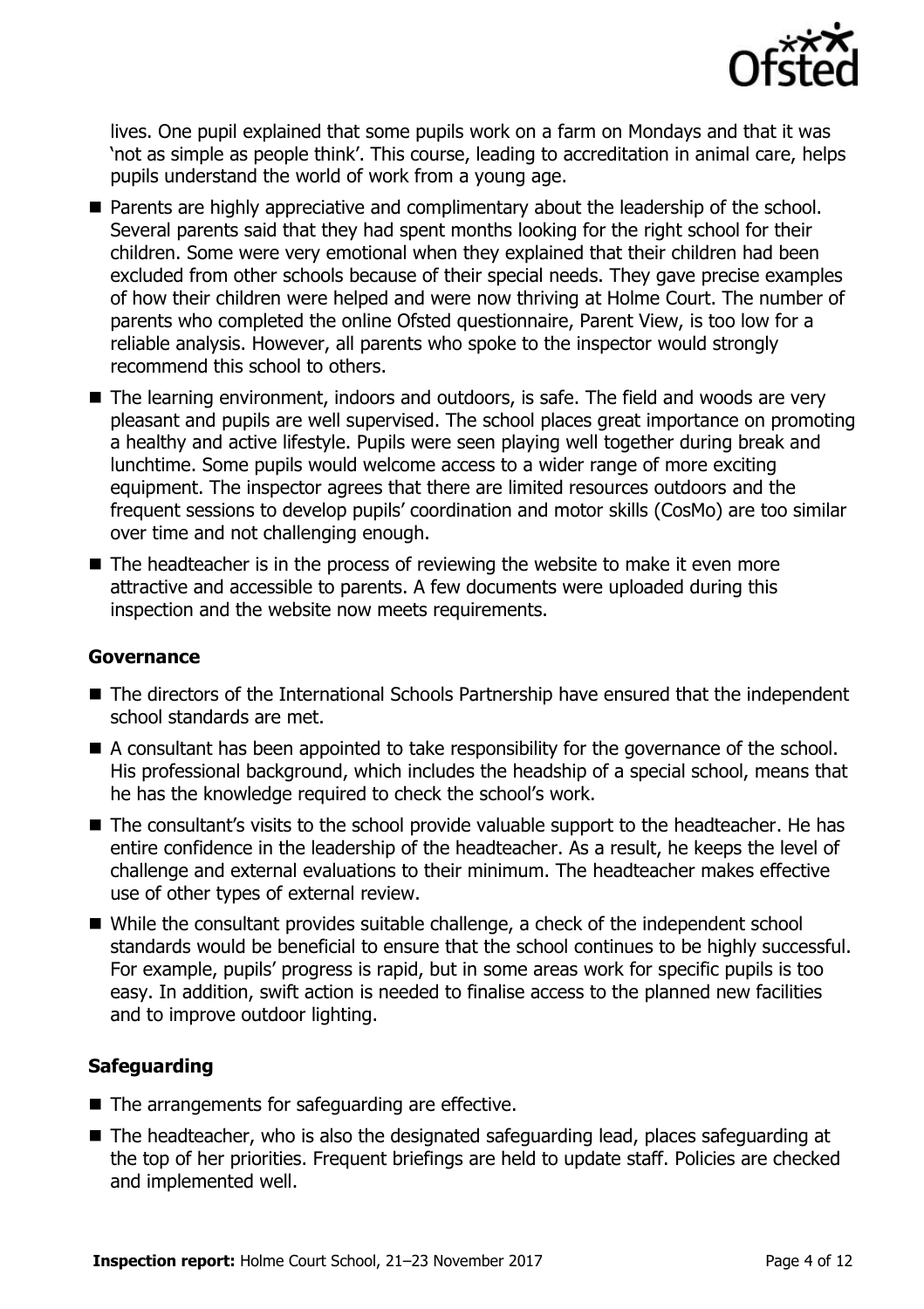

- The safeguarding policy is published on the school's website. It is comprehensive and meets current statutory requirements. The headteacher oversees effective arrangements for the recruitment of staff.
- All staff have had relevant training, including on preventing radicalisation, ensuring that pupils stay safe online and understanding the many facets of bullying.
- Incidents are recorded in sufficient detail. The designated safeguarding lead knows how and when to access early help services. Contact with local authorities is prompt and the thresholds to access social care services are understood.
- The school works effectively with external agencies to provide timely support to pupils. The education, health and care plans summarise pupils' emotional and academic challenges very well and identify well-planned provision to match these specific needs.

## **Quality of teaching, learning and assessment Outstanding**

- Teachers expect pupils to work hard, and pupils respond to this extremely well. This is because, since the previous inspection, teachers have created a very positive learning atmosphere. They help pupils understand how to reflect on their work and to accept that people learn in different ways and at different speeds. Consequently, pupils concentrate, willingly ask for help, and progress rapidly in a climate of mutual respect.
- Teachers devote time and effort to understanding the specific needs of individual pupils and how they learn best. Teachers use this extensive knowledge to plan and teach interesting lessons. The quick bursts of learning in the short carousel sessions help pupils apply essential skills. They see the relevance of what they are doing, such as touch typing. They learn how and when to select the right technology to help their progress, such as using the electronic pen readers. This leads to their outstanding outcomes.
- Across years, pupils show a love for mathematics. A systematic approach to the teaching of this subject results in excellent progress for pupils from all starting points. The most able pupils have the necessary enthusiasm and passion for the subject to tackle more complex mathematical investigations. They apply their knowledge well across other subjects, such as in science and computing.
- Reading and writing are taught very effectively. Pupils learn to consider the style, mood and personalities of characters in books they are reading. Reading is given a high profile in the school.
- Speaking and listening are used very well to help pupils' reading. For example, during one-to-one sessions pupils listened carefully to the sounds of letters; they then practised these sounds carefully before learning how to read full words and sentences. Pupils' huge effort, concentration and wish to succeed, and determination to overcome their learning needs, was exemplary.
- Teachers make sure that pupils develop a deep understanding of how sentences and language work together to improve specific genres of writing or express a particular mood in a story. In an English lesson, for example, staff carefully planned small steps to introduce pupils to writing a formal letter. In another session, a video was used to create the right mood and conditions so that pupils felt comfortable when describing what they had seen.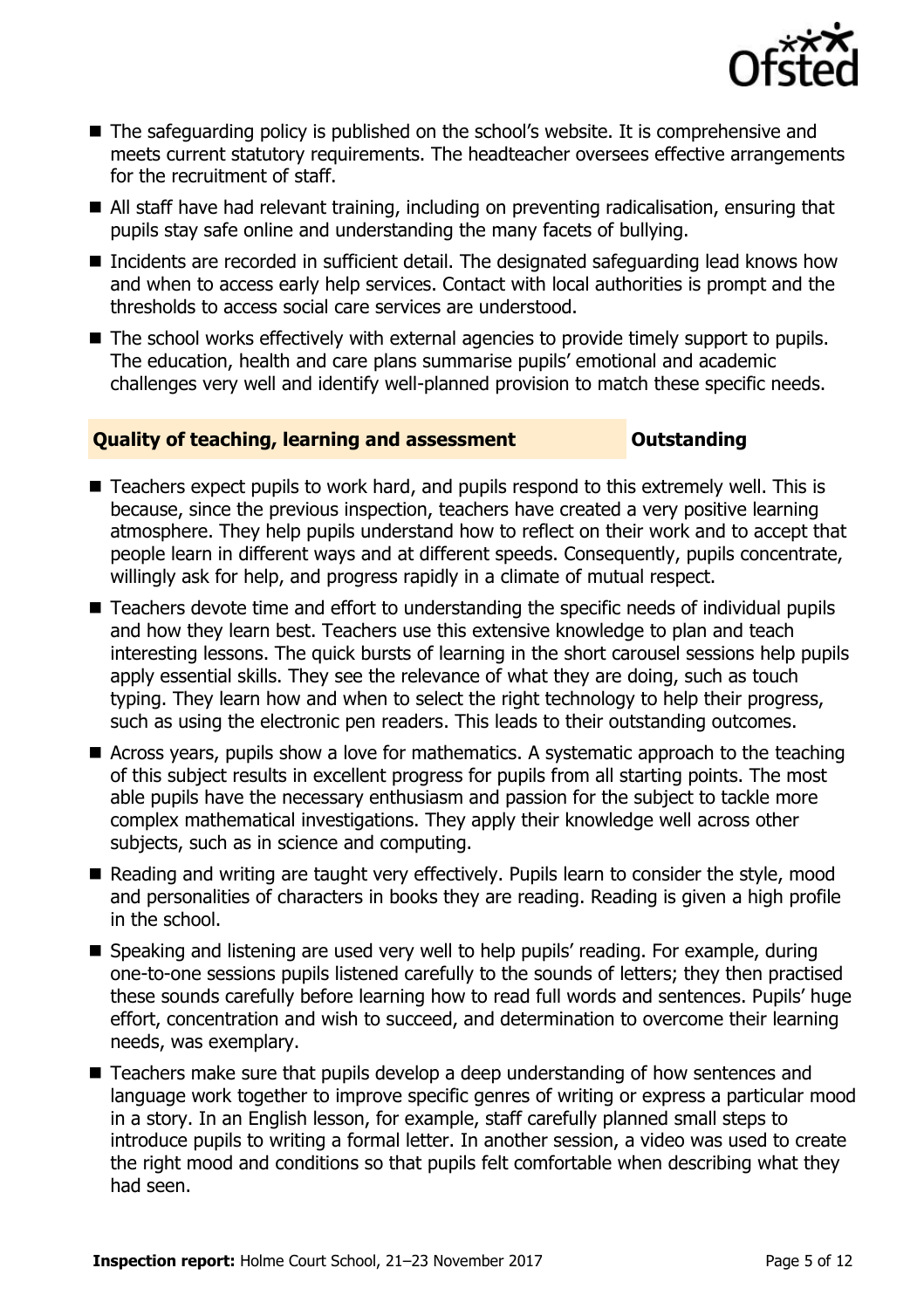

- Teachers are working hard to improve the quality of pupils' handwriting, although this requires consolidation when pupils write in subjects other than English.
- Teachers and learning support assistants use accurate assessment and forensic questioning to check pupils' understanding and promptly address their misconceptions. They question pupils very effectively in English and mathematics although, across other subjects, some work lacks challenge.
- Learning support assistants are very knowledgeable about each individual pupil. The way they communicate with the class teachers ensures seamless learning and effective planning for pupils, especially those who have an education, health and care plan. The effective partnership between professionals and parents enables pupils to overcome barriers to their learning and personal development.
- The range of activities and the well-trained team of learning support assistants ensure that all pupils benefit from expert academic and welfare guidance. In addition, specialist professionals from health agencies, such as mental health therapists and speech and language specialists, complement the work of the class teachers very effectively.
- **E** Strategies to identify pupils who have the potential to achieve highly in specific areas of the curriculum are not sufficiently effective to accelerate their learning.

# **Personal development, behaviour and welfare <b>COU COULDER** Outstanding

## **Personal development and welfare**

- The school's work to promote pupils' personal development and welfare is outstanding.
- **Pupils are well prepared for their learning and make confident and highly enthusiastic** contributions in class. They are proud of their school and eager to do well.
- Parents gave many examples of how their children's attitude to their education had changed for the better since starting at Holme Court. Some said that they could not believe the positive transformation in their children's confidence. Staff help pupils develop into resilient and reflective individuals.
- Some pupils said that, for the first time, they did not feel frustrated or upset when they could not complete the work because they could ask the adults to help them do well. Pupils concentrate and try very hard. Some were developing good study skills when using a specialised dictionary to support their spelling. One pupil explained very clearly how his previously negative views of school had changed. He said it was really nice 'not to have his written work thrown in the bin'.
- Parents said, and the inspector agrees, that staff keep children safe and help them develop a good awareness of the risks to their personal safety and well-being, in and beyond the school, including when on the internet.
- **Pupils are lively, active and know how to make healthy choices. They made the most of** breaktime to play team games in the large field or use the swing in the wood. Some pupils find it difficult to coordinate their movements. Considering pupils' excellent personal development, their views are not sought enough about how to improve the quality of outdoor resources and the content of the coordination and motor skills sessions.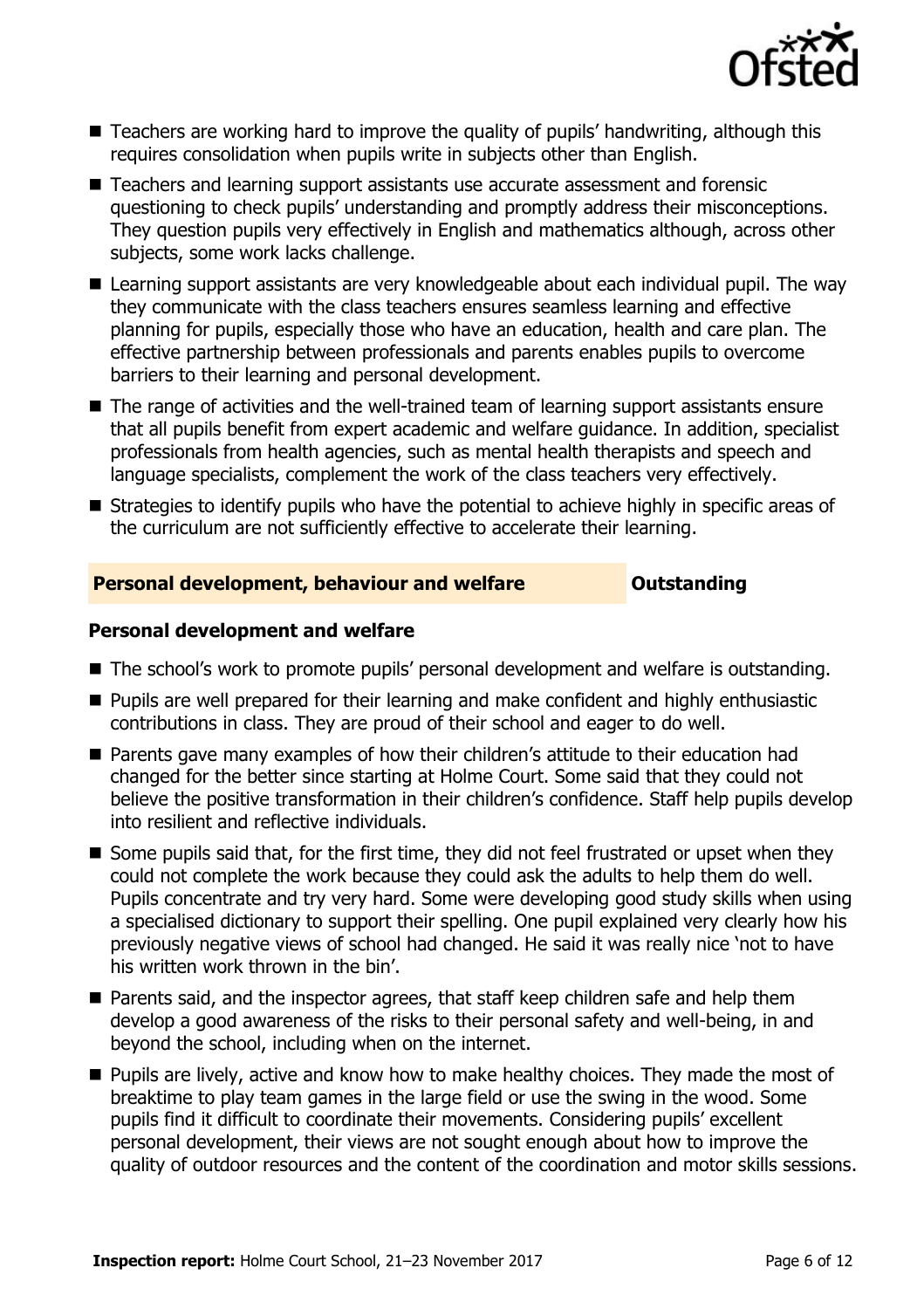

# **Behaviour**

- The behaviour of pupils is outstanding.
- **Pupils move around the school calmly and responsibly. They behave impeccably in and** out of lessons even when unsupervised. They spontaneously thank staff for their help and understand that excellent behaviour is essential to their success in learning. A few pupils told the inspector that they were pleased with their conduct at this school because they had found it difficult to behave well at their previous school.
- **Pupils play safely together and show consideration for the views of others. Bullying and** other forms of discriminatory behaviour are very rare. When incidents happen, including those happening outside school, they are investigated very carefully. Pupils say that they know exactly what to do if they are worried about something. They have no hesitation in using the 'worry box' and the 'positive box'.
- Attendance is average and punctuality is exemplary. Despite some medical needs, pupils want to attend school. Pupils waste no time when they arrive in the morning. They settle very quickly to their daily handwriting activity.

# **Outcomes for pupils Outstanding**

- The aim of the school is to return pupils to mainstream education as soon as they are academically and emotionally able to meet the demands of a mainstream curriculum. The school does this well. Consequently, the turnover of pupils, including mid-year, is high. Several pupils are new to the school. Others left to join a larger school as a result of their good learning. From their varied starting points, current pupils make rapid progress across subjects.
- Since the previous inspection, outcomes for pupils have continued to improve and are now outstanding. This is in response to the close attention teachers and learning support assistants pay to the learning needs of individuals. It is also as a result of pupils' exceptionally positive attitudes to learning.
- **Pupils are making rapid progress in reading and writing. One parent said that her child did** not want to read at all before starting at Holme Court. He is now asking to go to the bookshop and reads for pleasure. The school's focus on reading is particularly beneficial, as is the excellent parental support to encourage reading at home.
- One-to-one support helps pupils make accelerated progress in their understanding of letters, sounds and single words. They then apply their learning well to decipher unknown words and read sentences of increasing difficulty. Pupils' handwriting improves rapidly and letters are shaped accurately in the handwriting and English books. The quality of handwriting in subjects other than English is not as good as it could be.
- The school's performance information and pupils' books show that progress is strong in mathematics. Staff have high aspirations and check that pupils apply their numeracy skills in subjects other than in mathematics. The very effective teaching helps pupils link their work in mathematics to different contexts and concepts, for example referring to the pi number when dividing, and when working on magnet investigations and forces used in sport.
- The number of pupils is too small to report on differences in the achievement of particular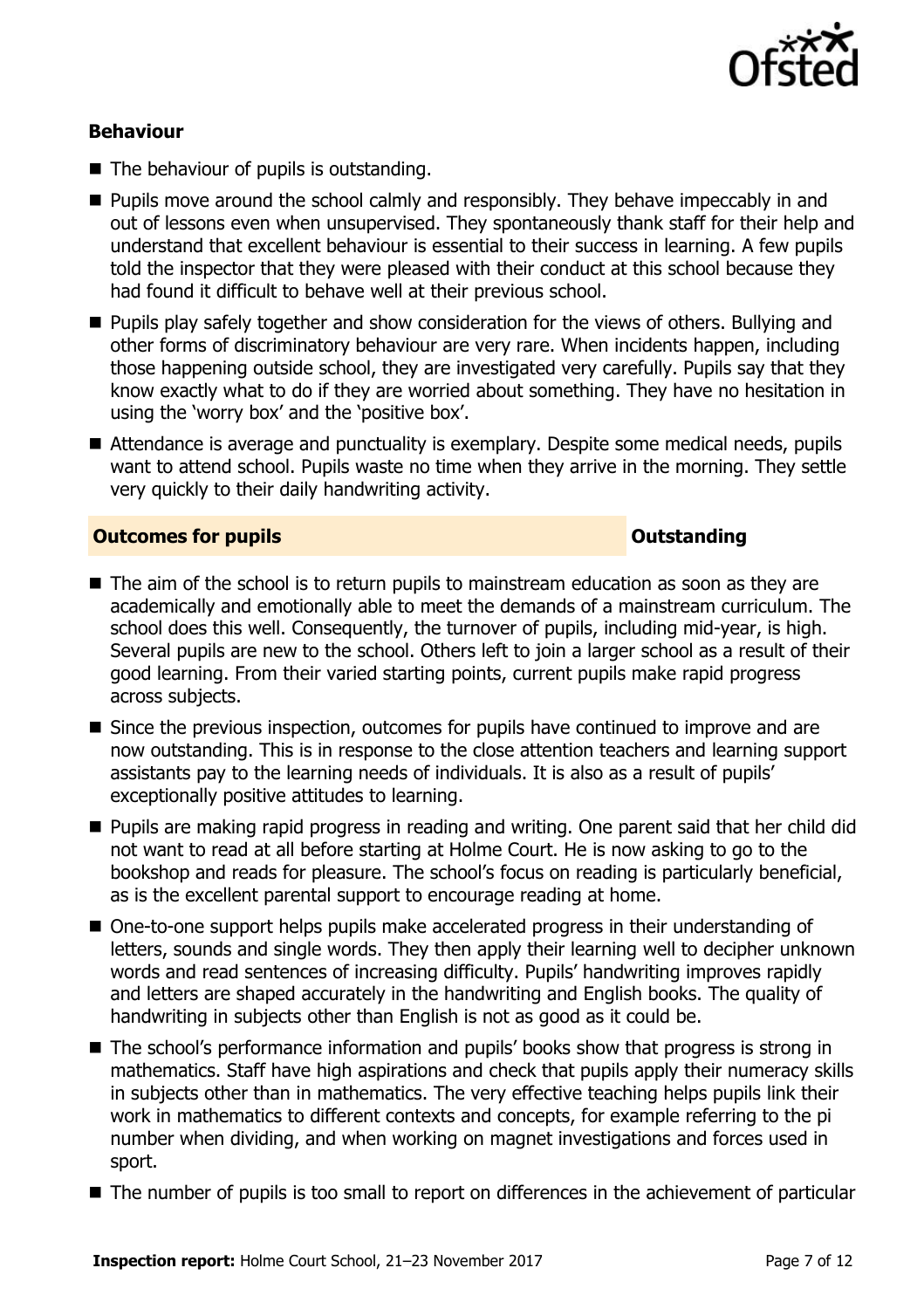

groups of pupils. However, the potential and specific capabilities of the most able pupils are not identified precisely enough across subjects. In some areas of the curriculum their progress is insufficient.

- The relentless practice of speaking and listening ensures that pupils make rapid progress in these skills. Speaking skills are high because staff are good role models. They speak clearly and insist on clarity of presentation when pupils speak aloud. The pupils were very confident to speak to the inspector. They were inquisitive and asked relevant questions, such as what she was looking at when she was visiting their classroom.
- **Pupils are well prepared for the next stage of their education. Some parents are worried** about finding the right secondary school for their children as they approach Year 10, and the school is considering developing its expertise of the key stage 4 curriculum. The school is helping key stage 3 pupils to access a range of accreditations, such as in horticulture and animal care, to reward pupils for their effort and to get them used to preparing for formal examinations.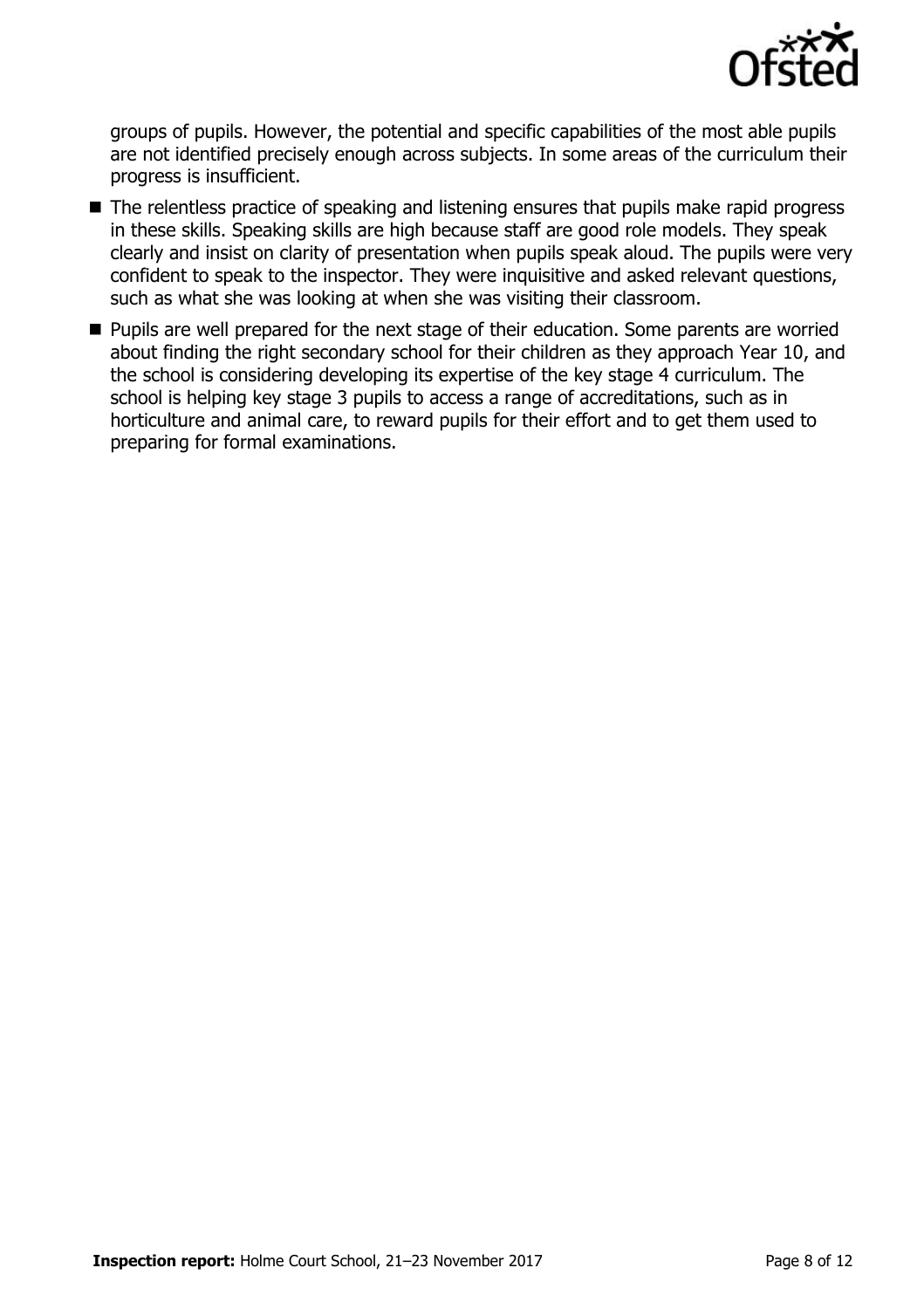

# **School details**

| Unique reference number | 108886   |
|-------------------------|----------|
| DfE registration number | 873/6051 |
| Inspection number       | 10043517 |

This inspection was carried out under section 109(1) and (2) of the Education and Skills Act 2008, the purpose of which is to advise the Secretary of State for Education about the school's suitability for continued registration as an independent school.

| Type of school                      | Day special school                      |
|-------------------------------------|-----------------------------------------|
| School category                     | Independent school                      |
| Age range of pupils                 | 7 to 16                                 |
| <b>Gender of pupils</b>             | Mixed                                   |
| Number of pupils on the school roll | 16                                      |
| Number of part-time pupils          | None                                    |
| Proprietor                          | <b>International School Partnership</b> |
| <b>Headteacher</b>                  | Anita Laws                              |
| Annual fees (day pupils)            | £14,250                                 |
| Telephone number                    | 01223 778030                            |
| Website                             | www.holmecourt.com                      |
| <b>Email address</b>                | admin@holmecourt.com                    |
| Date of previous inspection         | 10-12 March 2015                        |

# **Information about this school**

- Holme Court School is a small, independent, co-educational, day specialist school for pupils with dyslexia and associated difficulties. It is registered to admit 30 pupils aged from seven to 16 years.
- The school shares a site with Abington Woods Outdoor Education Centre in Little Abington. The school is owned by the International Schools Partnership Group.
- The school was previously inspected in March 2015.
- There are currently 16 pupils on roll, all of whom have special educational needs in the form of dyslexia. Six pupils have an education, health and care plan. Several pupils have missed significant amounts of school time before coming to Holme Court.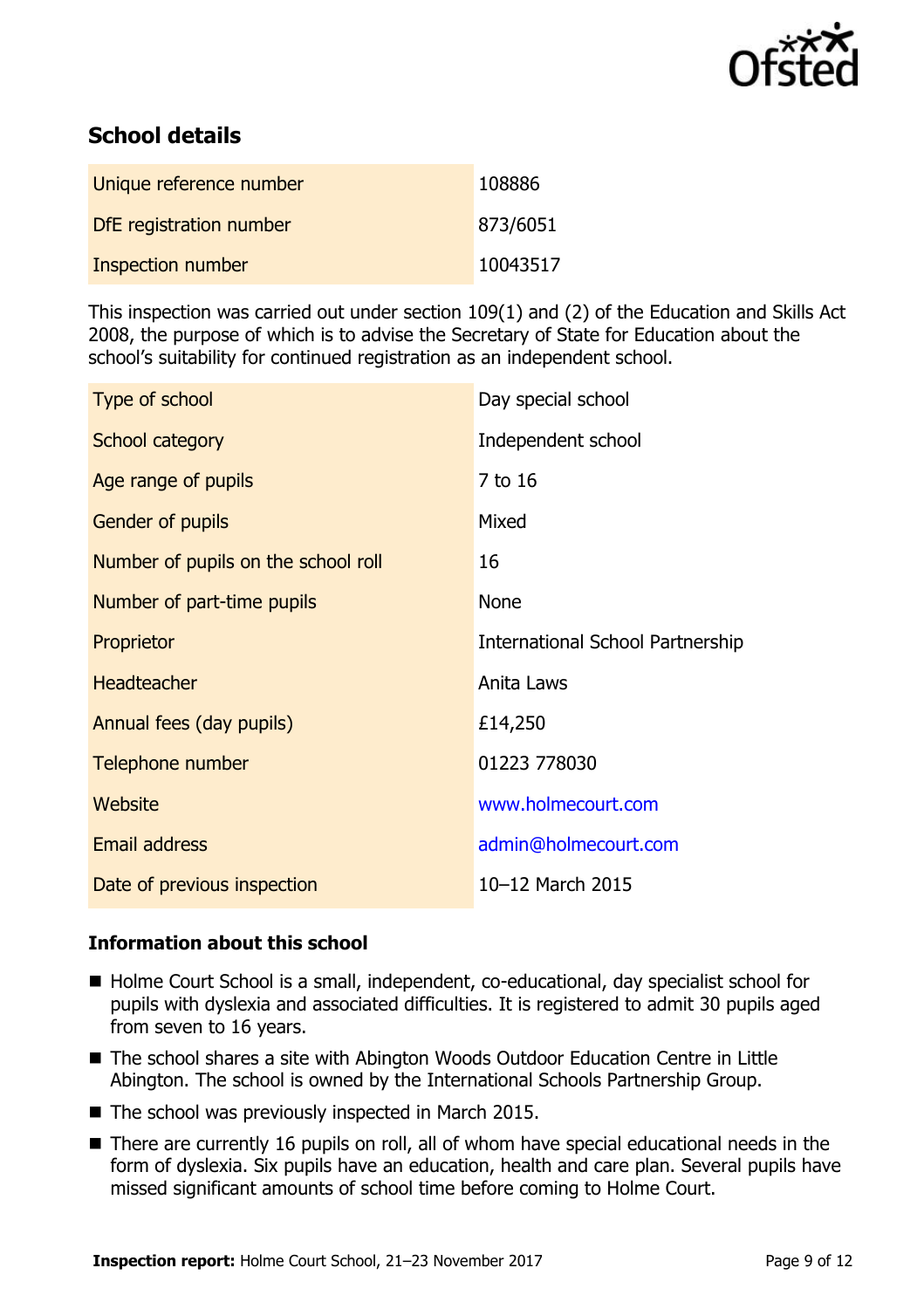

- The school provides short-term intensive programmes for pupils, who usually stay for between one and three years, after which most are expected to return to mainstream settings.
- The aim of the school is 'to help pupils to overcome their dyslexia by fulfilling their potential as learners through the use of a holistic approach, so that they can then move back to mainstream schooling'.
- $\blacksquare$  The school uses a range of venues to support the curriculum, such as for physical education and science. The current school's premises are being improved further. Plans are in place to provide new toilets and shower facilities.
- The school does not use supply staff.
- The school is registered with the Council for the Registration of Schools Teaching Dyslexic Pupils.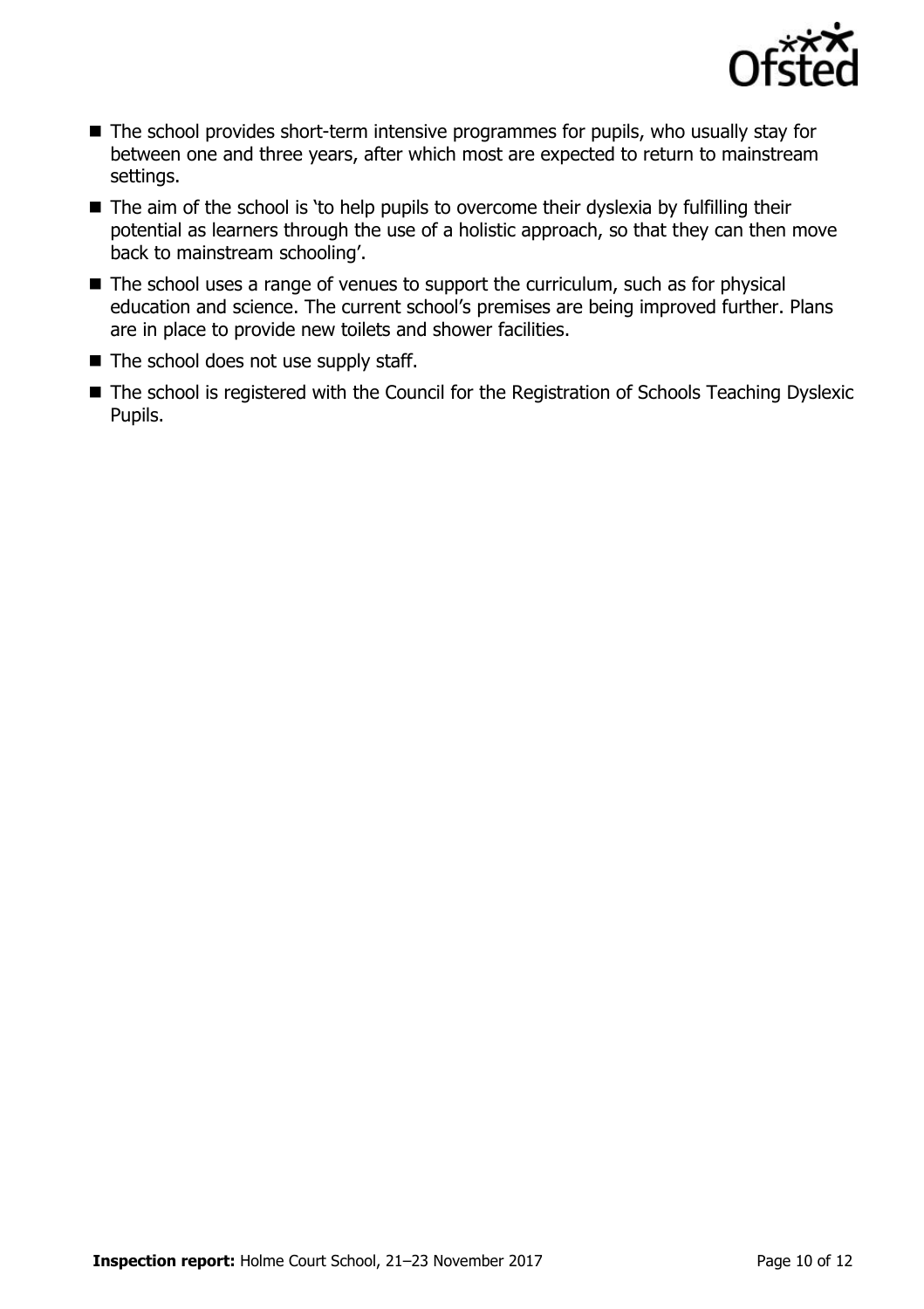

# **Information about this inspection**

- The inspector observed teaching and learning in all classes and several sessions were jointly observed with the headteacher.
- Throughout the inspection, the inspector spoke with pupils, individually and in groups, about their learning and safety.
- The inspector listened to pupils reading. She reviewed pupils' work in class and analysed samples of work in books, on display in classrooms and around the school.
- The inspector held meetings with the headteacher, the business manager and two directors of the International Schools Partnership Group. She had a telephone conversation with the school's consultant who has direct responsibility for the governance of the school.
- The inspector held meetings with staff and reviewed assessment and progress data with the headteacher and the mathematics specialist.
- The inspector looked at the school's external review of its own performance, its development plan and a number of key policies. She considered a range of documentation in relation to safeguarding, behaviour and attendance.
- The inspector spoke to about half of the parents. Nine staff completed the Ofsted staff questionnaire.

# **Inspection team**

Marianick Ellender-Gelé, lead inspector Her Majesty's Inspector